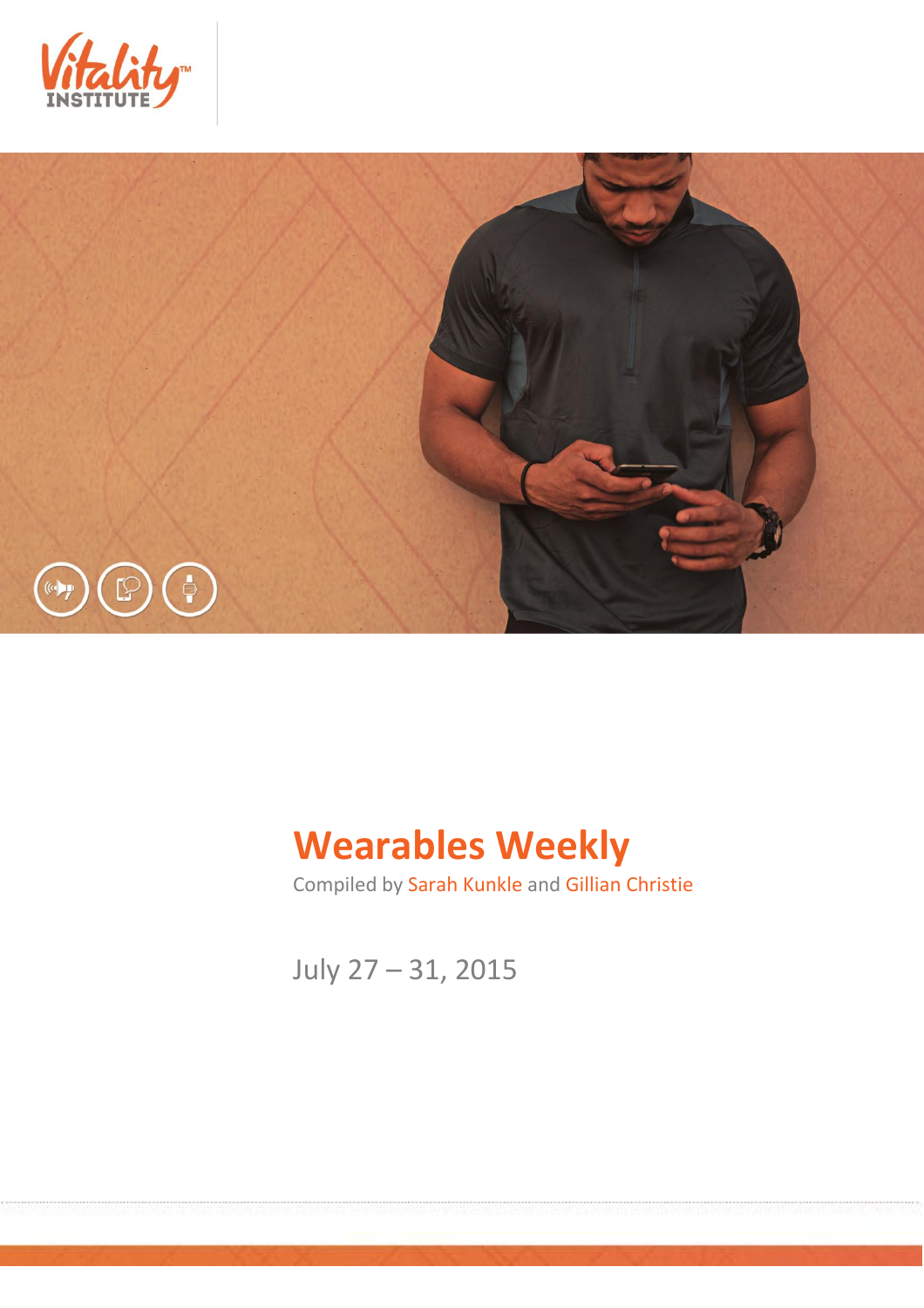

## **A Friendly Reminder:**

### **There are 73 days remaining to provide feedback on the Vitality Institute's [Guidelines for Personalized Health Technology](http://thevitalityinstitute.org/site/wp-content/uploads/2015/07/Responsibility-Guidelines-for-Personalized-Health-Technology.pdf)**

**Submit your comments [here](http://thevitalityinstitute.org/projects/personalized-health-technology/public-consultation/) or email Gillian Christie at [gchristie@thevitalitygroup.com](mailto:gchristie@thevitalitygroup.com?subject=Wearables%20Weekly%20Feedback)**

## **A Health-Tracking App You Might Actually Stick With**

*[Read More Here](http://www.technologyreview.com/news/539721/a-health-tracking-app-you-might-actually-stick-with/)* 



Researchers from Cornell University have developed a mobile health application that tracks activity and eating habits, nudging users with goals based on their existing routine. Although there are plenty of health tracking apps already on the market, this app (called [MyBehavior\)](http://idl.cornell.edu/projects/mybehavior/) is a smartphone app that provides personalized health suggestions automatically rather than a one-size-fits-all prescriptive approach. [Preliminary research](http://mhealth.jmir.org/2015/2/e42/) has shown that MyBehavior users walked significantly more and rated the suggestions more positively compared to the control group that received non-personalized suggestions. The Cornell team has been working on the app for over two years and plans to roll out the app publicly in September.

## **Insights From Wearable Device Sleep Data**

#### *[Read More Here](http://blog.wellable.co/2015/07/28/insights-from-wearable-device-sleep-data/)*

Poor sleep increases the risk of obesity and diabetes, hypertension, and heart diseases and contributes to an estimated economic burden of more than US\$100 billion per year due to lost productivity, medical expenses, and sick leave. A [study](http://blog.withings.com/2014/11/04/study-of-the-sleep-patterns/) of 10,000 Withings device users has provided insights into the link between sleep and work performance: employees with the lowest sleep duration have significantly higher work-related stress levels; employees have improved quantity and quality of sleep on days with physical exercise; and employees who bike/walk to work or take public transportation tend to sleep longer than those who drive to work.